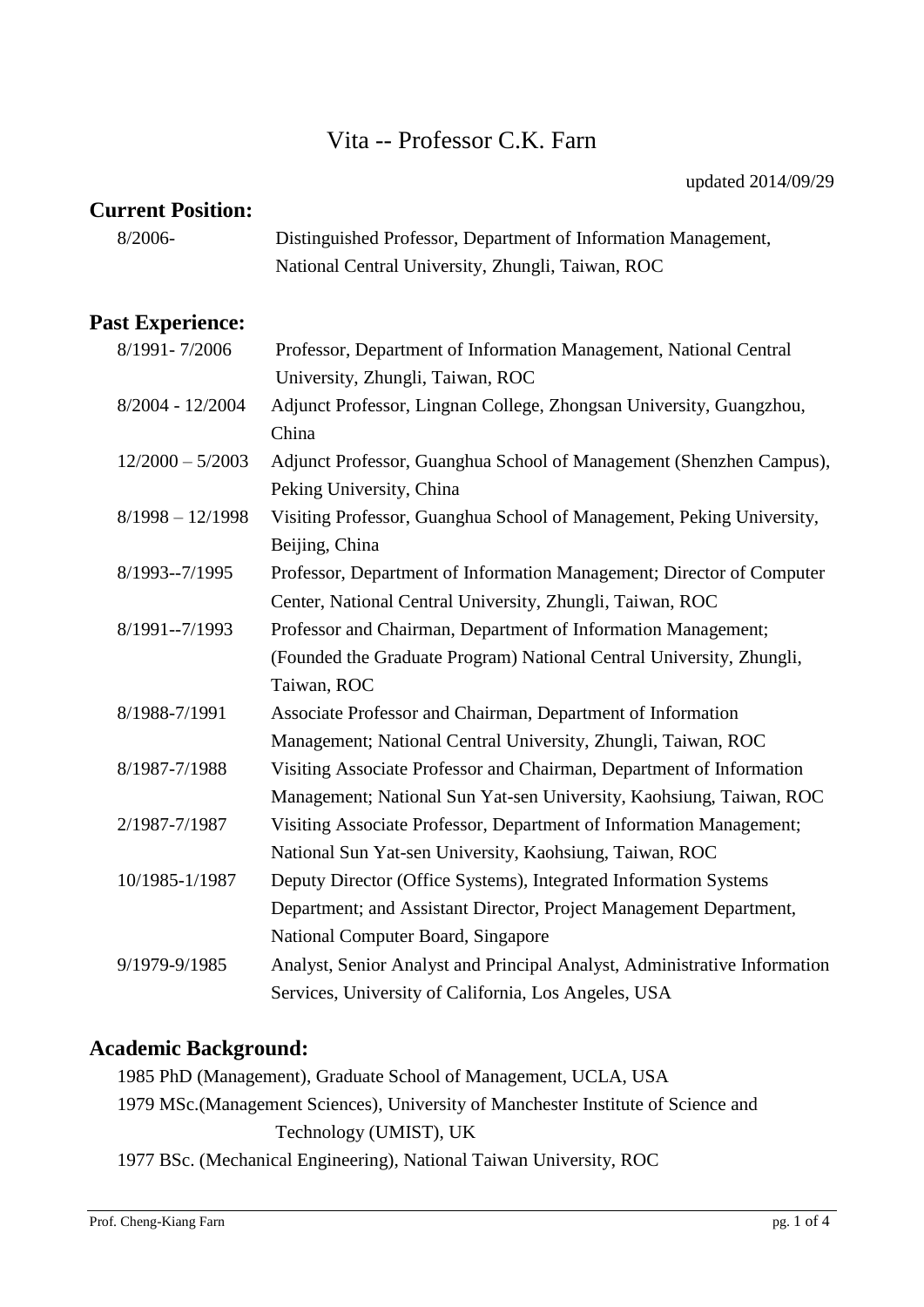# **Active Governmental/Industrial Consulting Assignment:**

- 1999-Present: Chairman of Review Committee, the Commercial eBusiness Development Program, Department of Commerce, Ministry of Economic Affairs (Review various ICT application projects in the commercial sector in Taiwan for government support, 100+ projects per year)
- 1999-present: Principal member of Review Committee, the Industrial eBusiness Development Program, Industrial Development Bureau, Ministry of Economic Affairs (Judging various ICT application projects in the manufacturing sector in Taiwan for government support, 50+ projects per year)
- 2005-2013: Chairman and member of Review Committee, the Innovative IT Application Program, Department of Industrial Technology, Ministry of Economic Affairs (Judging various innovative ICT application projects in emerging technologies in Taiwan for government support, 50+ projects per year)
- 2009-present: Committee member, eGovernment Steering Committee, Research Development and Evaluation Council, Central Government (Judging various innovative ICT application projects in Government agencies in Taiwan, 50+ projects per year)
- 2009-present: Committee member, Research Development and Evaluation Council, New Taipei City Government
- 1999-Present: Business Consultant, Taipei Computer Association, R.O.C.
- 1988-Present: Business Consultant of Various private businesses, specialized in ICT-enabled and ICT-centered business innovations
- 2011-Present: Head Judge for Service sector, National Industrial Innovation Awards (Annual Competition among companies in innovations, including innovative ICT applications)
- 2010-Present: Judge, National Civil Service Award (Annual Competition among government agencies in service improvements, including innovative ICT applications)
- 2013-Present: Panel member of Angel Fund, National Development Fund (Review and make funding decisions for new start-ups, 100+ cases per year)

# **Other Active Assignments:**

2011-Present: Standing Member of Executive Committee (founding), Society for Innovation in Management, R.O.C.

2000-Present: Standing Member of Review Committee, Chinese ERP Society, R.O.C.

2008-Present: Honorary Member of Executive Committee, Society for Information Management,

#### R.O.C.

2013: Judge, APICTA 2013, Hong Kong

1995-Present: Judge, various Business ICT competitions in Taiwan